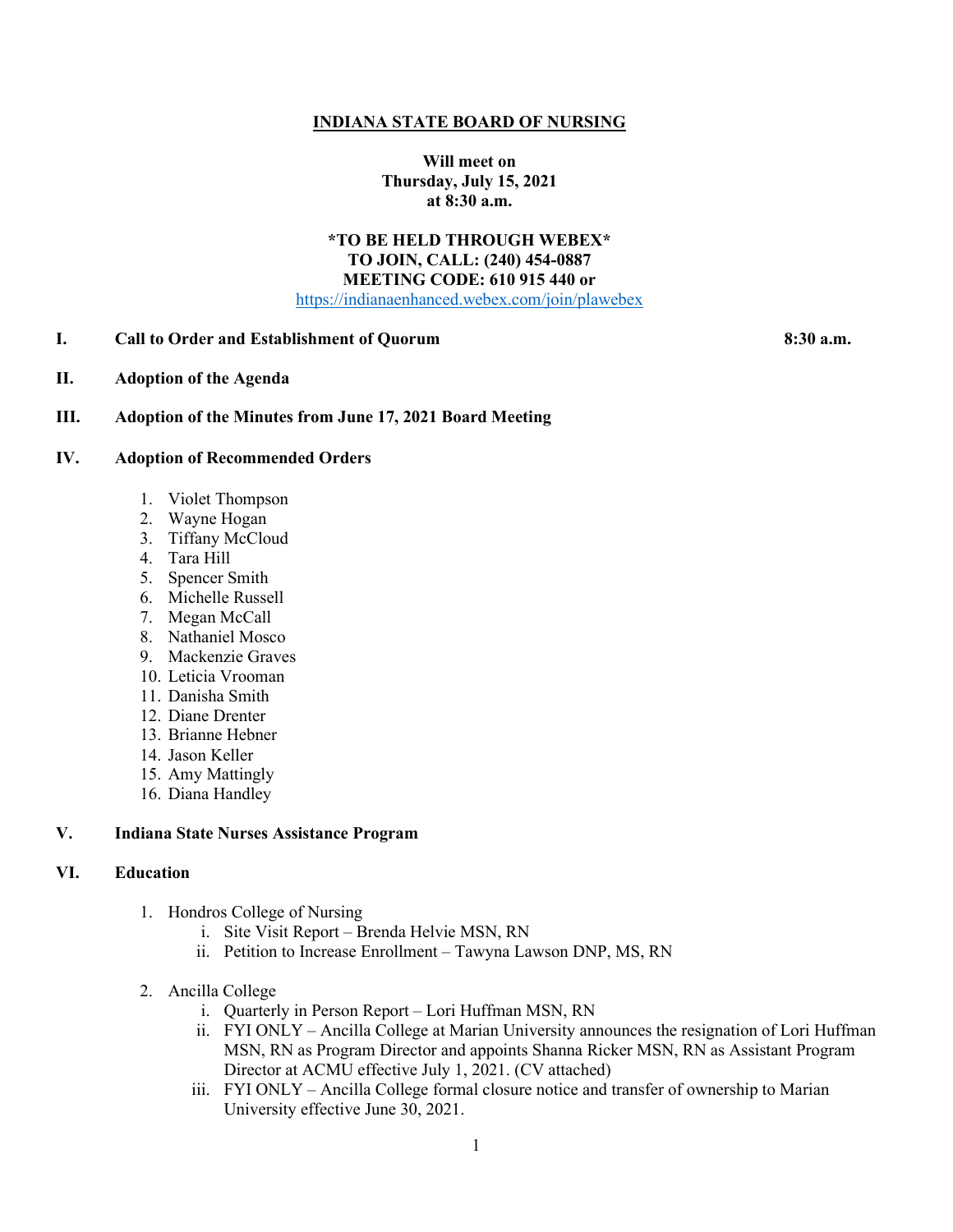- 3. FYI ONLY Marian University Intent to Open Accelerated BSN at Calumet College at St. Joseph
- 4. Fortis College Quarterly in Person Report Christopher Bell RN, DNP, EMT-P
- 5. Ivy Tech Community College Anderson
	- i. Quarterly in Person report Jennifer Gale MSN, RN
	- ii. FYI ONLY Ivy Tech Community College Anderson announces the permanent appointment of Jennifer Gale MSN, RN as Dean of School of Nursing effective July 5, 2021. (see attached)
- 6. FYI ONLY Ivy Tech Community College announces restructuring of service lines effective July 1, 2021 and July 1, 2022 Jewel Diller, Assistant Vice President for Nursing, Ivy Tech Community College. (see attached)
- 7. Indiana University Bloomington construction site visit report Robin Newhouse PhD, RN, NEABC, FAAN and Eileen Hacker PhD, APRN, AOCN, FAAN
- 8. FYI ONLY Indiana University Purdue University at Columbus announces the appointment of Paige McDaniel DNP, CNM, WHNP-BC as Interim Head of Health Sciences/CNO effective August 31, 2021 upon retirement of Beth Sharer DHA, RN, NEA-BC, FACHE (CV attached)
- 9. FYI ONLY Indiana University Northwest School of Nursing announces the resignation of Linda De Lunas PhD, RN, CNE as Director School of Nursing and announces the appointment of Crystal Shannon PhD, MSN, MDA Interim Director effective July 1, 2021. (CV attached)
- 10. FYI ONLY Indiana University South Bend names Barbara White PhD, RN, CNE as permanent Assistant Director of the School of Nursing and the Chief Nurse Administrator of the Vera Dwyer College of Health Sciences effective June 1, 2021.

# **VII. Discussion Items**

- 1. AG Report
- 2. Forensic Nurse License Designation
	- i. S.A.N.E. Project
- 3. Motions
	- i. 2019 NB 0355 Motion for Voluntary Dismissal of Administrative Complaint
	- ii. 2021 NB 0090 Motion to Dismiss
	- iii. 2019 NB 0230 Motion to Dismiss

## **VIII. Proposed Settlement Agreements**

- 1. Robert Pedtke
- 2. Jordan Fleming
- 3. Ann Utley
- 4. Heather Burdine
- 5. Patricia Garrett
- 6. Krista Nave
- 7. Amy Holbert
- 8. Deanna Brooks
- 9. Sarah Grim
- 10. Ashlynn Racine
- 11. Emily Crecelius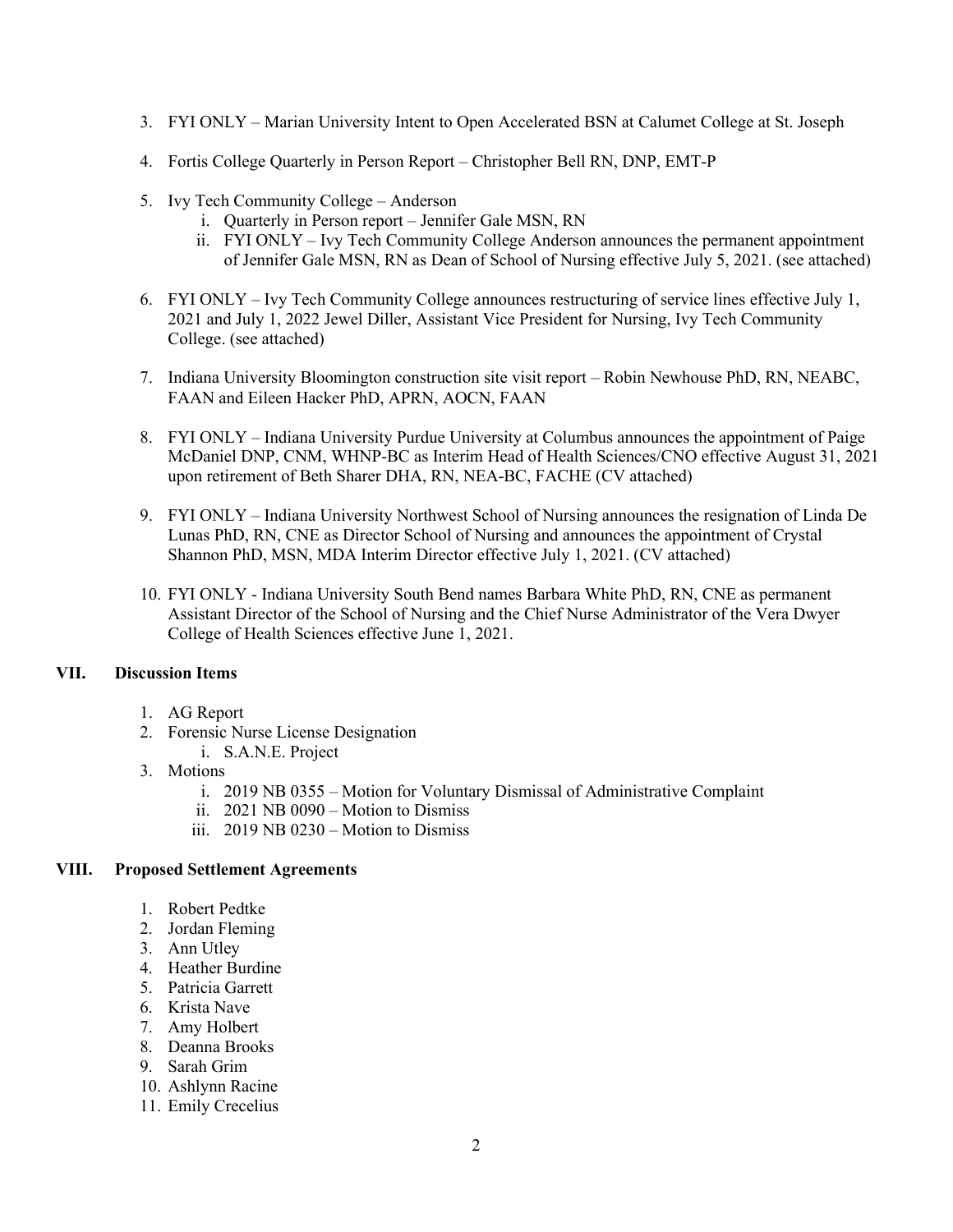- 12. Tamara Crouch
- 13. Amber Bethel
- 14. Kamau Mosley
- 15. Riley Schmith
- 16. Michele Utley
- 17. Matthew Wiggins

## **IX. Petitions for Summary Suspension**

- 1. In the Matter of the License of Kendra Nelson, 27074837A Administrative Cause No. 2021 NB 0111
- 2. In the Matter of the License of Amy Glassburn, 28255257A Administrative Cause No. 2021 NB 0112
- 3. In the Matter of the License of Misty Rachelle Snitchler, 27054635A Administrative Cause No. 2019 NB 0099 Re: Petition for Summary Suspension and Administrative Complaint
- 4. In the Matter of the License of Erica Heymann, 28139513A Administrative Cause No. 2021 NB 0113
- 5. In the Matter of the License of Courtney Leisch, 28243999A Administrative Cause No. 2021 NB 0106

## **X. Summary Suspension Extensions**

- 1. In the Matter of the License of Deanna Books, 27068360A Administrative Cause No. 2021 NB 0008 Re: Agreement
- 2. In the Matter of the License of Kandra Messner, 27067771A Administrative Cause No. 2020 NB 0010
- 3. In the Matter of the License of Crystal Lawson, 28174743A Administrative Cause No. 2021 NB 0009
- 4. In the Matter of the License of Jennifer Austin, 28175066A Administrative Cause No. 2021 NB 0065 Re: Agreement
- 5. In the Matter of the License of Jennifer Adams, 28162638A Administrative Cause No. 2020 NB 0141 Re: Agreement
- 6. In the Matter of the License of Kristin Borden, 28185269A Administrative Cause No. 2019 NB 0237 Re: Agreement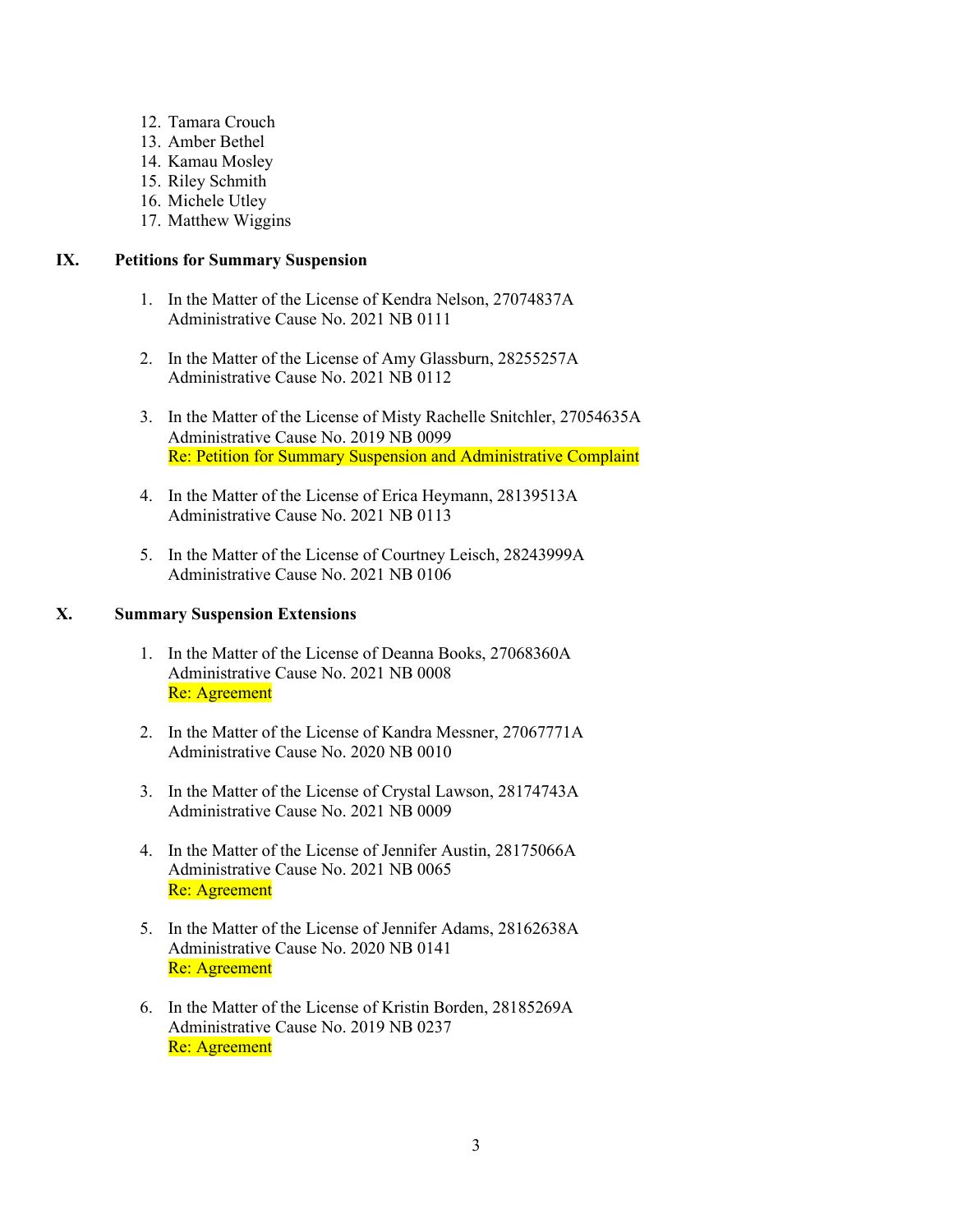- 7. In the Matter of the License of Krystal Killey, 27051773A Administrative Cause No. 2018 NB 0254 Re: Agreement
- 8. In the Matter of the License of Tamara Crouch, 28193364A Administrative Cause No. 2019 NB 0020 Re: Agreement
- 9. In the Matter of the License of Amanda Waldrup, 27074237A Administrative Cause No. 2019 NB 0233 **Re: Motion to Vacate**
- 10. In the Matter of the License of Jennifer Albright, 28202190A Administrative Cause No. 2020 NB 0219 Re: Motion to Vacate
- 11. In the Matter of the License of Heather Burdine, 28170718A Administrative Cause No. 2020 NB 0038 Re: Agreement
- 12. In the Matter of the License of Londa Couch, 28100581A Administrative Cause No. 2019 NB 0297 Re: Agreement

# **XI. Personal Appearances**

- 1. Kyle Carter
- 2. Tyesa Nelloms

## **XII. Prehearing Settlement Conferences (Held in Breakout Session starting at 10:00am)**

- 1. In the Matter of the License of Zachary Barrell, 28228174A Administrative Cause No. 2020 NB 0255
- 2. In the Matter of the License of Justinia J Speer, 27076393A Administrative Cause No. 2019 NB 0204
- 3. In the Matter of the License of Sandra Joyce Bleza, 28148581A Administrative Cause No. 2019 NB 0295
- 4. In the Matter of the License of Emily Suzanne Nelson, 28155081A Administrative Cause No. 2019 NB 0160
- 5. In the Matter of the License of Nancy Lee Rogers, 27048555A Administrative Cause No. 2019 NB 0192
- 6. In the Matter of the License of Jerry Mele, 28201528A Administrative Cause No. 2019 NB 0301